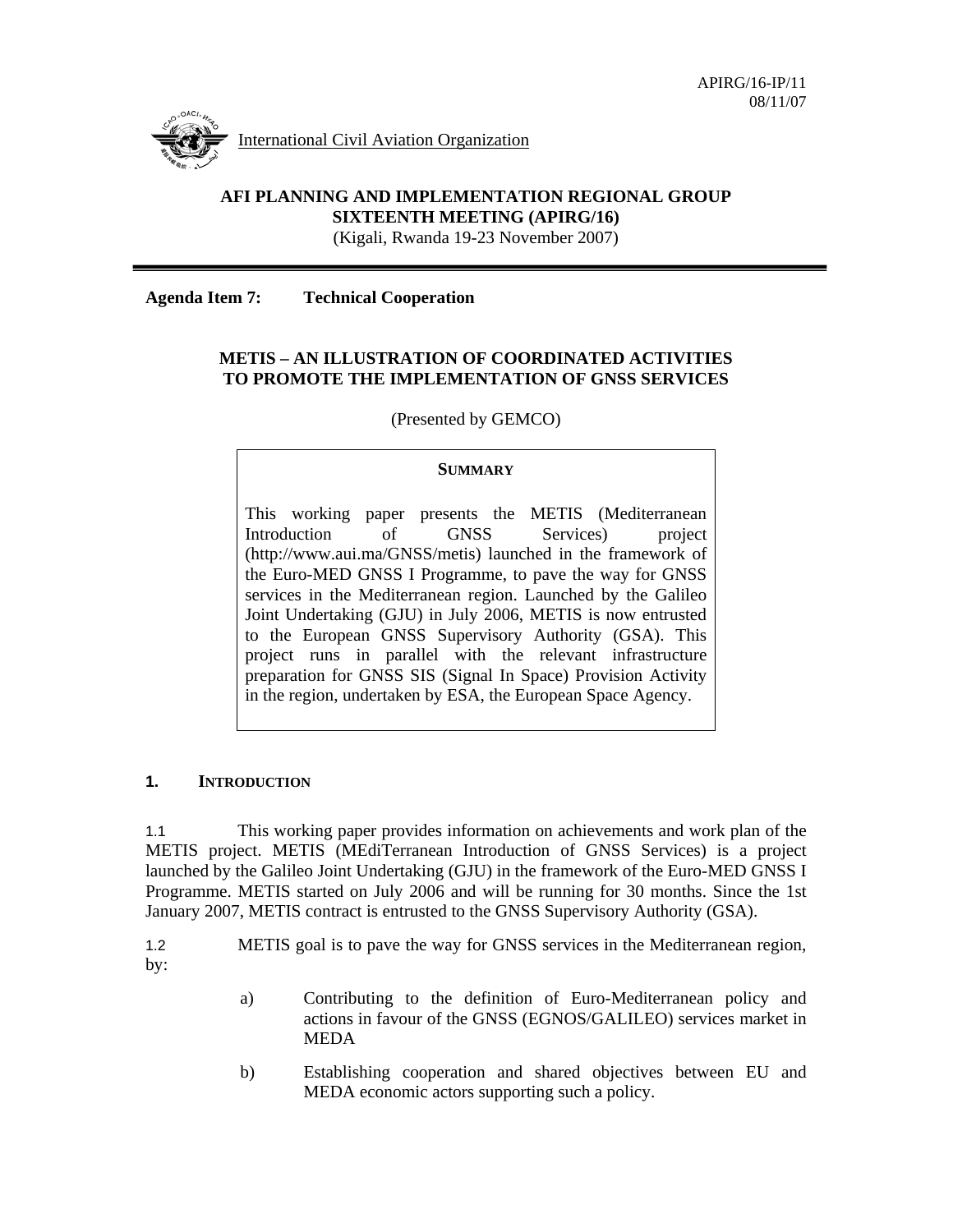1.3 METIS primary outcome will be the development of a Regional Plan for the GNSS services market development in the MEDA region, covering the next 5-10 years, to facilitate the introduction of the full Galileo services, initially through EGNOS.

1.4

1.5 In order to achieve its goal, METIS has put in place a programme of three main activities, running throughout the MEDA region over a period of 30 months:

1.Activity A - Preparation of a Euro-Med "GNSS Regional Plan"

2.Activity B - Running a "Training & Awareness" programme

3.Activity C - Implementation of 10 "GNSS Service Demonstrations"

1.6 METIS is performed in parallel with the GNSS SIS (Signal In Space) Provision Activity in the area, performed by the European Space Agency (ESA).

1.7 METIS involves a comprehensive Euro-Mediterranean team, including stakeholders and users from: Algeria, Belgium, Egypt, France, Spain, Israel, Jordan, Lebanon, Morocco, Palestinian Authority, Syria, Tunisia and Turkey.

1.8 Telespazio (Italy) is the project coordinator and is supported by Consortium partners: Al Akhawayn University (Morocco), Thales Alenia Space (France), European Satellite Services Provider ESSP (Belgium) and France Développement Conseil FDC (France).

1.9 The Galileo Euro-Med Cooperation Office (GEMCO), based in Cairo (Egypt), is also among the METIS team members supporting the training and awareness activities, in its key role as reference point for the promotion of EGNOS/Galileo applications and services in the MEDA area.

1.10 METIS kicked off on 12th July 2006 at GEMCO (Galileo Euro-Med Cooperation Office) premises in Cairo (Egypt). An audience of about 40 persons from Euro-Mediterranean countries, and including main stakeholders attended the meeting: Belgium, Egypt, France, Greece, Israel, Italy, Jordan, Lebanon, Morocco, Palestinian Authority, Spain, Tunisia and Turkey.

1.11 In order to stimulate the involvement of the MEDA actors, the project has created a list of MEDA Point of Contacts from the different countries, periodically informed on the project achievements, invited to actively contribute to the project work and participate to the METIS events.

## **2. METIS ACTIVITY A: GNSS REGIONAL PLAN**

2.1 The METIS Activity A is developing a plan for the GNSS Service implementation in the ten MEDA countries. GNSS Regional Plan identifies the actions and plan for the progressive introduction and development of GNSS Services in the MEDA area, in next 5-10 years and for various user/application domains (in the transport and nontransport domains, safety-of-life and not), from the initial introduction of EGNOS to the further addition of Galileo.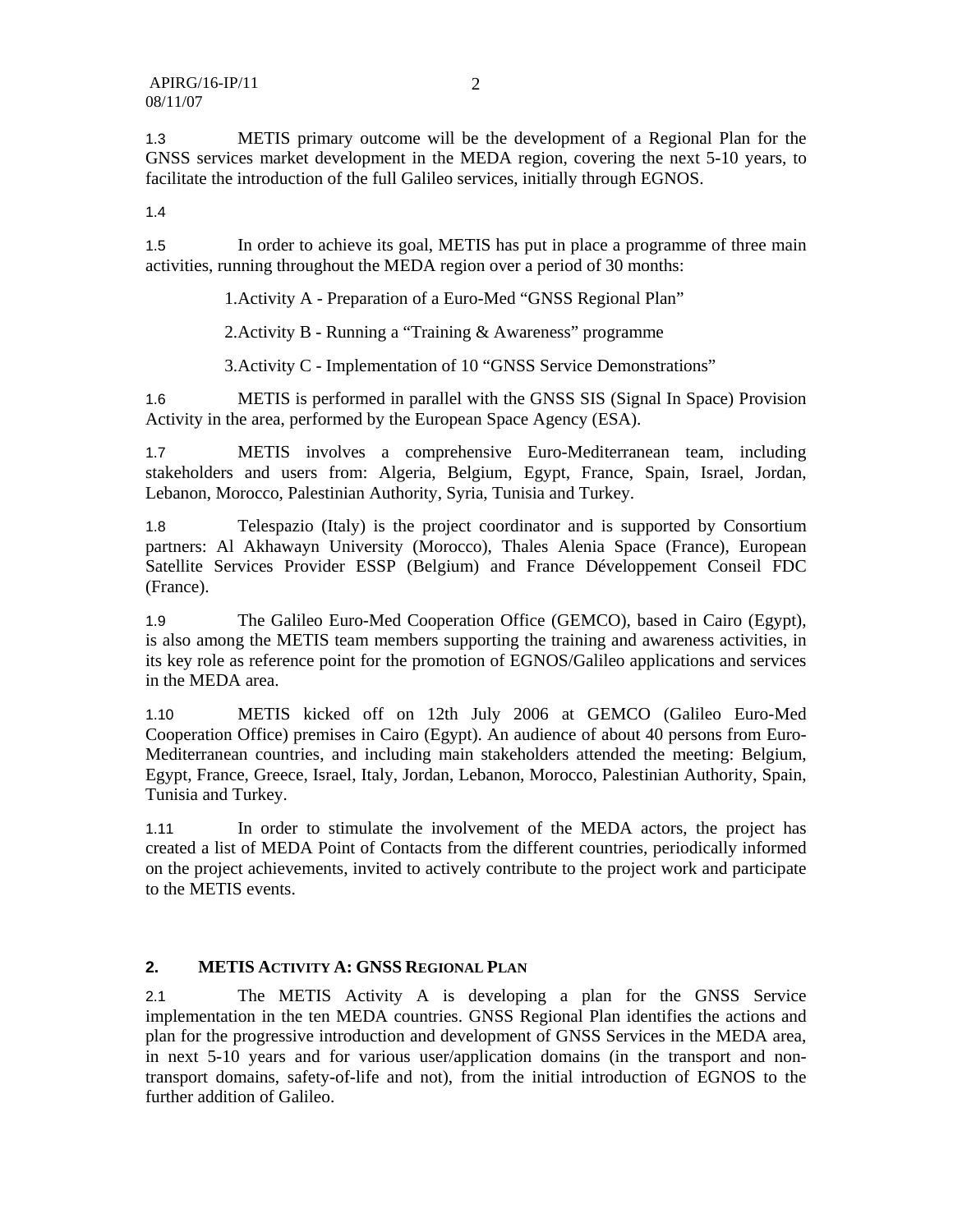2.2 The GNSS Regional Plan takes into account the particular needs of the region, the regional/national transport policies, infrastructure plans, and the social and economical benefits that the use of EGNOS and Galileo will generate.

2.3 The elaboration is obtained as iterations of the following main tasks:

- Diagnostic phase, addressing the present status and needs at regional, sub-regional and national level, obstacles and enablers, opportunities, trends and existing strategies "in support of GNSS"
- Classification phase, addressing necessary measures and actions per country, at regional and sub-regional levels
- Financial phase, evaluating costs related to measure and action, social and economical benefits generated by the use of EGNOS - now - and Galileo - in the future
- Prioritisation phase, setting priorities for measures and actions, plans per country, at regional and sub-regional levels (timing at 5-10 years).

2.4 The GNSS Regional Plan proposes a common policy regarding the use and service market development of EGNOS and GALILEO in the Mediterranean region. It is shared with the actors of the MEDA countries.

- 2.5 MEDA actor's involvement is a key factor for the "GNSS Regional Plan", to:
	- a) Gather realistic information and inputs necessary for defining basic elements (GNSS service needs and priority markets, Current status and evolution of GNSS versus regional needs, Service provision schemes and necessary infrastructure elements, Addressable markets, Cost and potential revenue sources and benefits, Clear and updated picture of existing sub-regional initiatives / plan / policies)
	- b) Feedback and shared approach for defining the strategy plan (review the developed "GNSS Regional Plan").

2.6 MEDA actor's involvement is pursued through questionnaire, dedicated interviews, promotion events, and workshops where the GNSS Regional Plan is presented and discussed.

## **3. METIS ACTIVITY B: TRAINING AND AWARENESS**

3.1 METIS has developed a programme of training activities aiming at increasing the GNSS knowledge in MEDA countries and promoting exchanges on GNSS plan and policies in this area. One of the goals of this training programme is to provide the trainees with the necessary material and knowledge in order to allow them performing an efficient dissemination at national or regional level.

3.2 A Master Training and seminar was successfully held in Al Akhawayn University in Ifrane (Morocco) on 15th-16th March 2007 with around 40 participants from Egypt, Jordan, Lebanon, Morocco, Tunisia and Syria. During the seminar, a fruitful discussion allowed to assess these two days in order to improve the organization of the next training.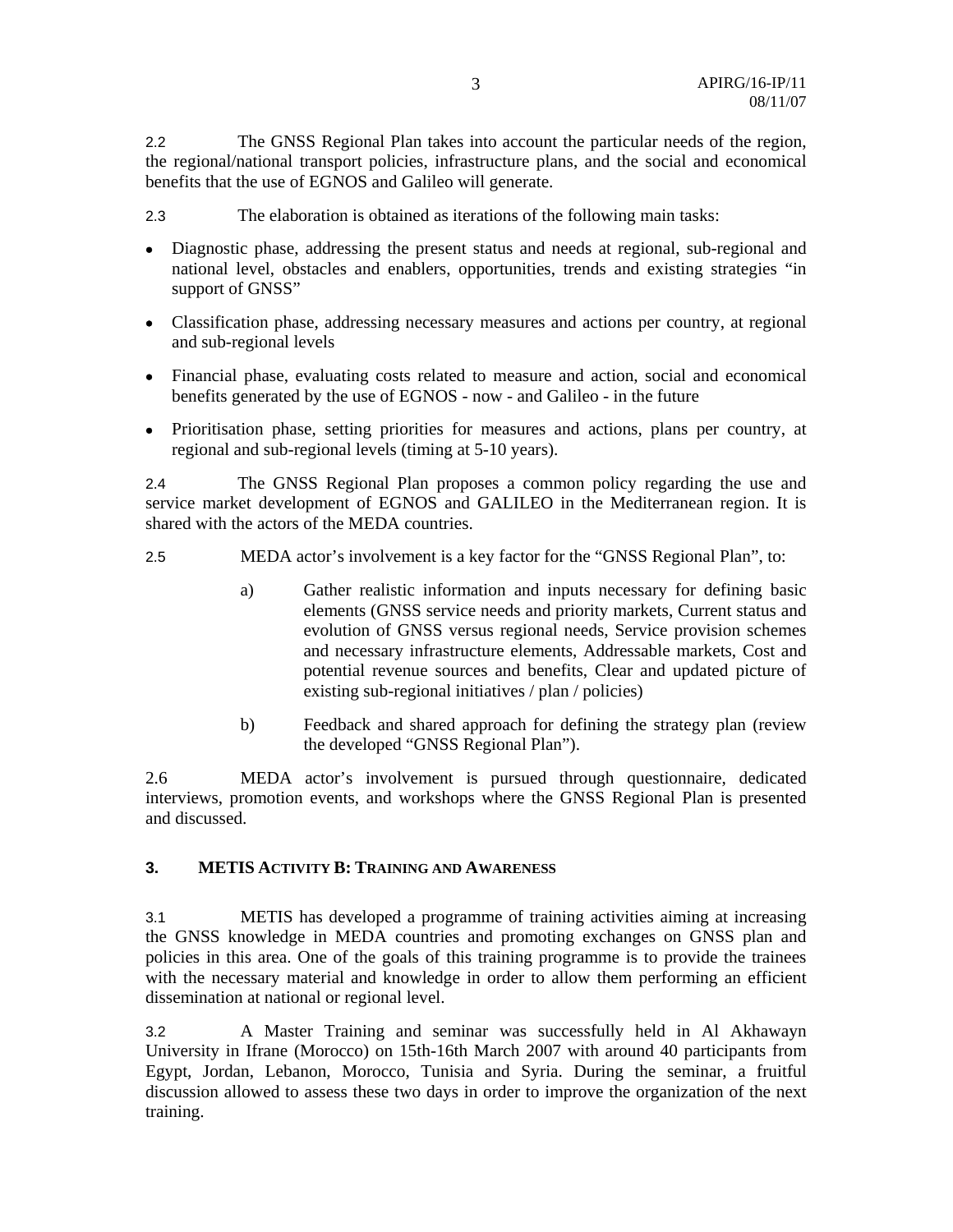3.3 METIS second Training and seminar was organised and hosted by GEMCO in Cairo on 6th-7th November 2007. MEDA and EU trainers presented GNSS (EGNOS) use and added value in different applications, and some national activities already in place or under development in some MEDA countries.

## **4. METIS ACTIVITY C: DEMONSTRATIONS**

4.1 METIS has initiated the set-up and execution of 10 demonstrations, with the purpose of validating GNSS (EGNOS) use and promoting its benefits in various application cases and operative scenarios. METIS service demonstrations cover 9 MEDA countries and foresee involvement of MEDA actors. They target different application domains:

- a) 4 Wide Area Demonstrations (WAD) target sub-regional applications and involve at least 3 MEDA countries
- b) 6 Local Area Demonstrations (LAD) target local applications and involve one MEDA countries.

4.2 Among the WAD, a specific demonstration on APV landing using EGNOS signals is under preparation. This demonstration will be performed in Egypt, Jordan and Turkey. The dates are not yet fixed and the demonstration programme will be largely disseminated in civil aviation organizations.

4.3 Another WAD of interest for aviation is the MEDaCoN (MEditerranean Data Collection Network) demonstration. It involves partners from Jordan, Morocco, Tunisia, Israel, Egypt, Turkey, Palestinian Authority and Algeria. The demonstration targets the education, research and location based services providers domains. It is aimed at providing a Data Collection Server and Network Management system, to perform the continuous monitoring of the status of EGNOS service in the Mediterranean region, in order to:

- a) Increase the practical knowledge of involved actors about the system and the provided services
- b) Facilitate the planning of local activities, from local demonstrations to academic works on geopositioning application development.
- c) Increase the system knowledge and confidence in the provided services giving a precise view on the performances.

4.4 Among the LAD, one is related to Mobile surveillance and control on airport. This demonstration will be performed on Casablanca Mohamed V airport. The demonstration targets the aviation domain. Its objective is to set-up, execute and perform results assessment of validating EGNOS-based mobile surveillance and control.

## **5. Action by APIRG:**

The meeting is invited to:

a) note the content of this paper.